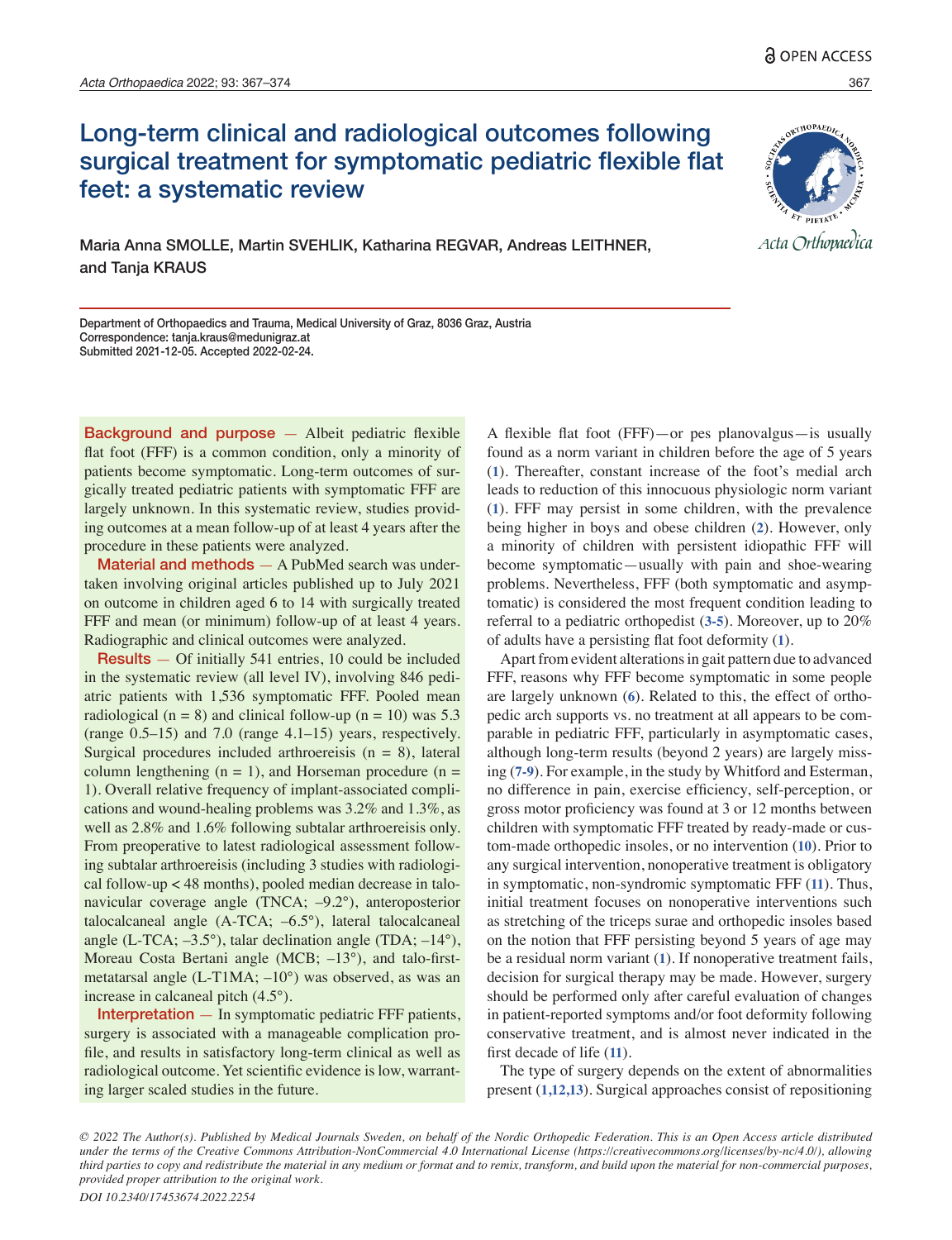procedures such as joint-preserving osteotomies, arthroereisis, and—though seldom performed—also arthrodesis. The Evans osteotomy is a joint-preserving procedure, constituting a calcaneal lengthening osteotomy aimed at reconstructing the insufficient length of the foot's lateral column, and consecutively leading to varus displacement (**1**). Yet, complications such as graft subsidence, wound dehiscence, and injury to the sural nerve have to be anticipated (**14**).

Arthroereisis, another surgical method to treat FFF, aims at restricting subtalar joint eversion (**15-17**). Notably, pain in the sinus tarsi area, nerve injuries, and wound complications, as well as screw loosening or breakage, constitute potential complications following subtalar arthroereisis (**18**). Furthermore, soft tissue procedures may either be added as corrective treatments following joint-preserving osteotomies or arthroereisis (e.g., Achilles tendon lengthening), or constitute a primary technique for FFF correction (e.g., Young procedure). However, sole soft tissue correction is nowadays largely avoided due to unsatisfactory results by insufficient correction of all underlying deformities (**15,19**).

Arthrodesis (e.g., of the talonavicular or subtalar joint) is another treatment option in FFF, though because of its negative impact on pedal-loading forces with increased risk of premature degenerative changes of adjacent joints, this should be considered with great caution (**15,20-22**). Moreover, this procedure in particular presents a certain risk of under- or overcorrection.

Whilst short-term effects—also within randomized controlled trials (**23,24**)—are frequently reported after surgical treatment of FFF, only a few studies have concentrated on long-term results, with often non-standardized and heterogeneous assessment of outcomes (**6,25,26**).

Considering that loss of correction, complications, and patient discomfort may increase with time, the current systematic review was performed to collectively analyze longterm outcomes in children with surgically treated, symptomatic FFF providing a mean follow-up of at least 4 years after the procedure.

#### *Material and methods*

In this systematic review initiated in July 2021, all original, English or German full-text articles indexed in PubMed up to July 2021 (with no retroactive time limit) and analyzing the outcome in children (aged between 6 and 14 years) treated surgically for symptomatic FFF and reporting a mean (or minimum) follow-up of at least 4 years were potentially eligible. The age range was chosen based on the definition proposed by the American Academy of Pediatrics, with middle childhood defined as age range between 5 and 10 years, and early adolescence between 11 and 14 years (**27**). The following search terms were used (see Supplementary Table 1 for PubMed query): "pediatric pes planovalgus," "pediatric pes planoval-



Figure 1. Graphical depiction of angles analyzed.

gus AND long term," "pediatric pes planovalgus AND pain," and "pediatric pes planovalgus AND surgery."

Exclusion criteria were case reports, expert opinions, (systematic) reviews, or meta-analyses. Furthermore, publications dealing with FFF in adults, reporting on mean follow-up of less than 48 months (clinical and/or radiological), articles involving cohorts with more than 50% of patients affected by underlying disease (e.g., cerebral palsy, residual club-foot deformity), and diagnostic studies only were excluded.

The literature search and selection process were performed adhering to the PRISMA guidelines.

## *Data items*

The following variables were ascertained from each study and included: type of study (nonoperative vs. operative), detailed type of intervention (e.g., subtalar arthroereisis, lateral column lengthening), number of patients, number of feet, mean age of patients at time of intervention (or minimum/maximum, if no measure of central tendency provided), information on preceding nonoperative treatment, mean/median clinical followup (or minimum, if no measure of central tendency available), mean/median radiological follow-up (or minimum, if no measure of central tendency provided), additional soft tissue or bone surgery, complications (hardware failure, wound healing deficits), outcome parameter AOFAS (American Orthopaedic Foot & Ankle Society) score, and radiographic measurements based on AP and lateral radiographs of the foot. On the AP view, these included: talonavicular coverage angle (TNCA) and talocalcaneal angle (A-TCA; Kite's angle; Figure 1). The following radiographic measurements based on the lateral view of the foot were obtained: talocalcaneal angle (L-TCA), talo-first-metatarsal angle (L-T1MA; Meary's angle), calcaneal pitch, talar declination angle (TDA), and Moreau Costa Bertani angle (MCB; angle formed by line from lower point of medial sesamoid bone to lower point of talonavicular joint, and line from lower point of talonavicular joint to lower point of posterior calcaneal tuberosity (**28**); Figure 1). As studies provided complication rates either for patients or feet (or both), relative frequencies were calculated based on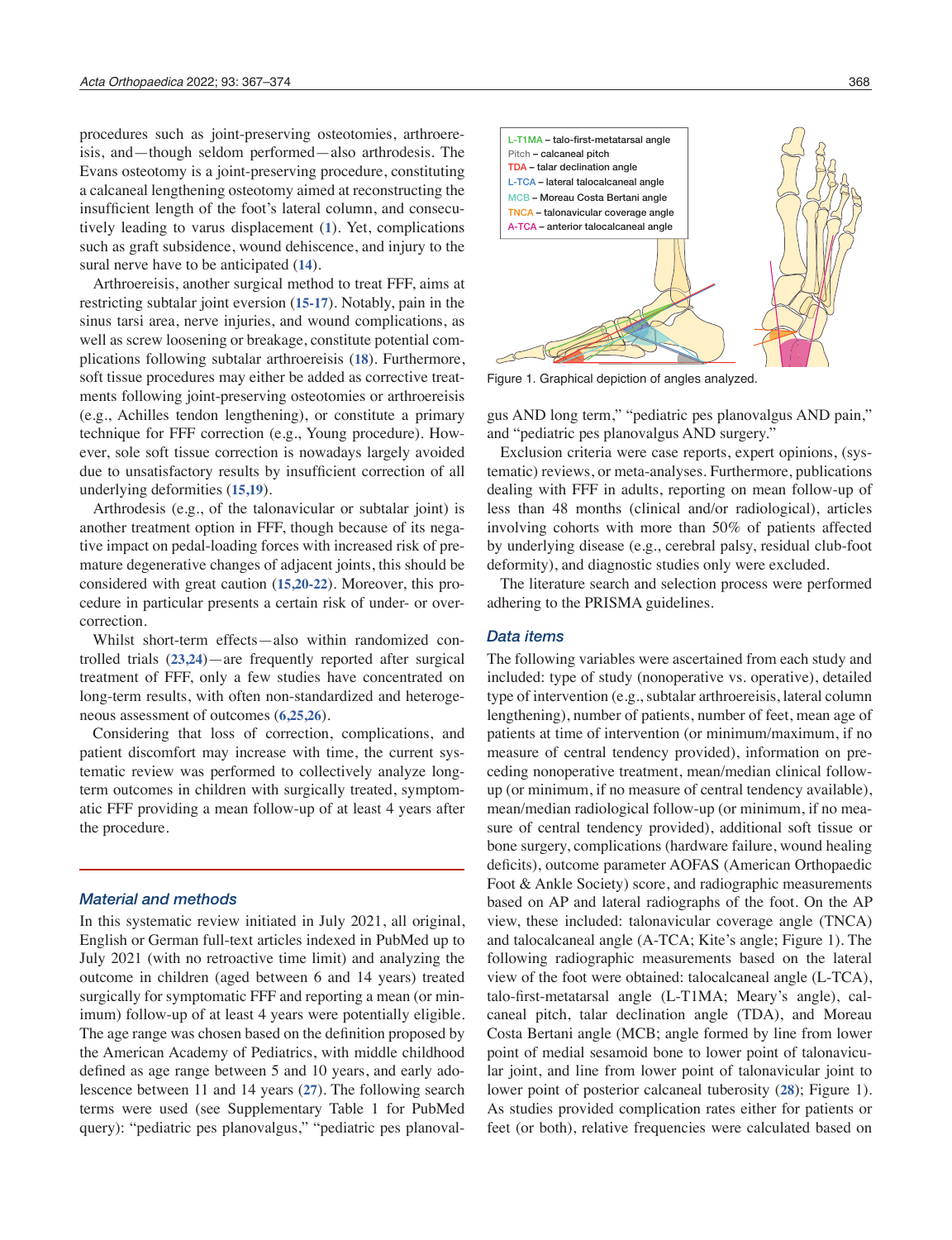

Figure 2. Flowchart showing selection of studies.

the number of patients or feet analyzed. The overall relative frequency was derived from calculated percentages (per feet or patients). Evidence level was assessed as defined by the Oxford Centre for Evidence-Based Medicine (OCEBM) (**29**).

The Newcastle Ottawa Scale (NOS) for case-control and non-randomized cohort studies was used for quality assessment (**30**). The NOS ranges between 0 and 9 points, with higher values indicative of higher quality studies (**30**). Points are allocated in categories selection (max. 4 points), comparability (max. 2 points), and exposure (for case-control studies; max. 3 points) or outcome (for cohort studies; max. 3 points) (**30**).

## *Statistics*

As none of the studies meeting the defined inclusion criteria compared 2 different treatment modalities, only descriptive and exploratory analyses of pooled results deriving from all studies included were performed. Means (SD) were reported for normally distributed continuous variables, and medians (IQR) for non-normally distributed continuous variables. In subgroup analysis, as 8 out of 10 studies reported on outcomes following subtalar arthroereisis, results of these studies were pooled, whereas results of the latter 2 studies were given—if applicable—as single values only.

## **Results**

Literature search retrieved 541 entries, of which 10 studies could be finally included in the qualitative and quantitative analysis (Figure 2; Table 1).

#### *Study characteristics*

Overall, the 10 studies comprised 846 children with 1,536 symptomatic FFF (**25,26,28,31-37**). The male to female ratio was 1.8:1. Patients' mean age at intervention was 11.3 years (1.9). All articles included reported on level IV studies. Mean NOS was 4.9 points (0.8). Mean radiological follow-up of the 8 studies reporting on radiological outcomes was 63 months (57; 3 studies provided minimum follow-up time only). Pooled mean clinical follow-up over the entire cohort was 84 months (43; 1 provided median follow-up only).

8 of 10 studies reported on long-term outcomes after subtalar arthroereisis, and 1 study each on results following lateral column lengthening or Horseman procedure. The optional use of additional soft tissue procedures (e.g., Achilles tendon lengthening) was reported in 6 out of 10 studies (Table 1). In 5 of the 10 studies, unsuccessful nonoperative treatment had preceded the operative therapy, whilst in the remaining stud-

Table 1. Characteristics of studies included in systematic review ( $n = 10$ )

| Study           | Treatment<br>type <sup>a</sup> | Soft tissue procedures                                                                                                                         | Level of<br>evidence NOS |                | Males:<br>Females | Patients<br>(n)  | Feet (n) | Mean<br>age <b>b</b> | Mean<br>follow-up (months)<br>radiological | clinical         |
|-----------------|--------------------------------|------------------------------------------------------------------------------------------------------------------------------------------------|--------------------------|----------------|-------------------|------------------|----------|----------------------|--------------------------------------------|------------------|
| Mazzotti (26)   | <b>SA</b>                      | Achilles tendon lengthening (23 feet)                                                                                                          | IV                       | 5              | 21:13             | 34               | 64       | 12.0                 | 180                                        | 180              |
| Bernasconi (33) | <b>SA</b>                      |                                                                                                                                                | IV                       | $\overline{4}$ | 22:9              | 31               | 62       | 10.5                 | 62                                         | 62               |
| Memeo (36)      | <b>SA</b>                      |                                                                                                                                                | IV                       | 6              | Unknown           | 201 <sup>c</sup> | 402      | 13.2                 | 12 <sup>d</sup>                            | 130 <sup>e</sup> |
| Pavone (28)     | <b>SA</b>                      |                                                                                                                                                | IV                       | $\overline{4}$ | 38:30             | 68               | 136      | 12.7                 | 36 <sup>d</sup>                            | 578              |
| Dana (25)       | HP                             | Achilles tendon lengthening (10 feet)                                                                                                          | IV                       | 5              | 16:7              | 23               | 41       | 6.6                  | 107                                        | 107              |
| Faldini (31)    | <b>SA</b>                      |                                                                                                                                                | IV                       | 5              | 107:66            | 173              | 283      | 11.2                 |                                            | 50               |
| Giannini (35)   | <b>SA</b>                      | Achilles tendon lengthening (24 feet)                                                                                                          | IV                       | 6              | 31:13             | 44               | 88       | 11.7                 | 48 <sup>d</sup>                            | 56               |
| Das $(34)$      | <b>SA</b>                      | Achilles tendon lengthening (7 feet)                                                                                                           | IV                       | $\overline{4}$ | 10:5              | 15               | 25       | 12.0                 | 54                                         | 54               |
| Akimau (32)     | LCL                            | Peroneus brevis-to-longus transfer (13 feet),<br>Tibialis posterior advancement to<br>navicular (11 feet).<br>Plantar fascia release (4 feet), | IV                       | $\overline{4}$ | 9:3               | 15               | 25       | 12.5                 |                                            | 54               |
| Pavone (37)     | <b>SA</b>                      | Achilles tendon lengthening (2 feet),<br>Achilles tendon lengthening (18 feet)                                                                 | IV                       | 6              | 157:85            | 242              | 410      | 10.3                 | 6.0                                        | 88               |

**<sup>a</sup>**Treatment type: SA – subtalar arthroereisis; HP – Horseman procedure; LCL – lateral column lengthening

**b** at surgery in years.

**<sup>c</sup>** approximately; **d** minimum; **e** median.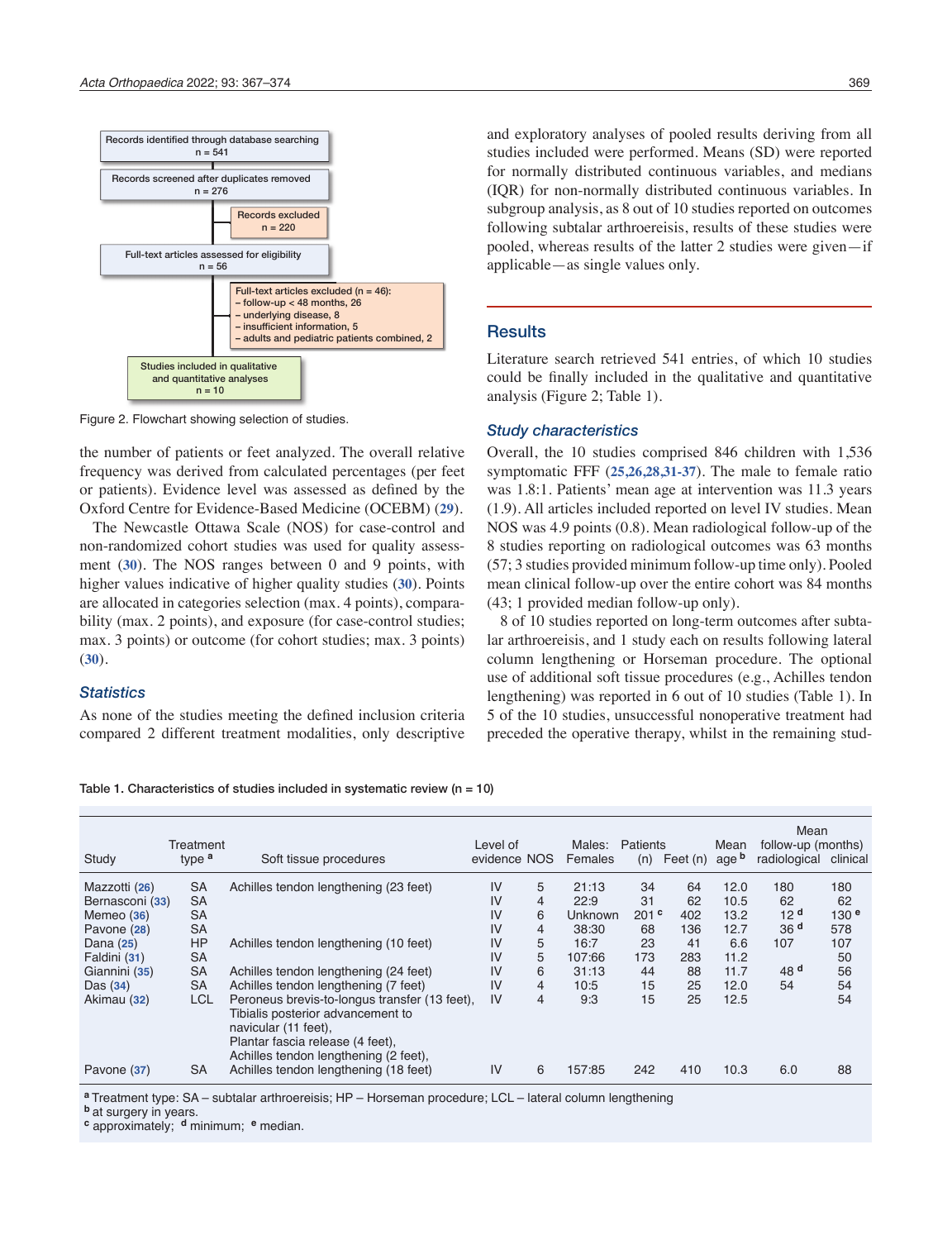| Study                      | Feet/<br>patients    | Screw<br>loosening/<br>breakage | Wound<br>compli-<br>cations | Conversion<br>to another<br>procedure | Chronic<br>pain          | Sporting ability                                                                                          |
|----------------------------|----------------------|---------------------------------|-----------------------------|---------------------------------------|--------------------------|-----------------------------------------------------------------------------------------------------------|
| Subtalar arthroereisis     |                      |                                 |                             |                                       |                          |                                                                                                           |
| Mazzotti (26)              | 34/34                | 0(0)                            | 0(0)                        |                                       | 0(0)                     | Sports performed on regular basis by 18 patients (53%),<br>and occasionally by 10 patients (29%)          |
| Bernasconi (33)            | 62/31                | 0(0)                            | 0(0)                        |                                       |                          |                                                                                                           |
| Memeo (36)                 | 402/201 <sup>a</sup> | 14 f $(4)$                      | 0(0)                        |                                       | 43 f $(11)$ <sup>b</sup> |                                                                                                           |
| Pavone (28)                | 136/68               | 4 f (5)                         | 4 f (3)                     |                                       | 0(0)                     | Desired sport carried out by 65 patients (96%),<br>non-weight-bearing sports performed by 3 patients (4%) |
| Faldini (31)               | 283/173              | 3 p (2)                         | 0(0)                        |                                       | 1 p $(1)$                | Average period of 4.5 months to resume sports                                                             |
| Giannini (35)              | 88/44                | 2 p (5)                         | 0(0)                        |                                       | 0(0)                     |                                                                                                           |
| Das $(34)$                 | 25/15                | 1 p (7)                         | 1 p $(7)$                   |                                       | 1 p $(7)$                | Slight restriction in sporting activities according to<br>OAFQC item "sports"                             |
| Pavone (37)                | 410/242              | 2 p(1)                          | 7 p (3)                     |                                       | 10 $p(4)$                |                                                                                                           |
| Relative frequency         |                      | (2.8)                           | (1.6)                       | <b>NA</b>                             | (2.8)                    | NA                                                                                                        |
| Horseman procedure         |                      |                                 |                             |                                       |                          |                                                                                                           |
| Dana (25)                  | 41/23                | 4f(10)                          | 0(0)                        |                                       | 4f(10)                   |                                                                                                           |
| Lateral column lengthening |                      |                                 |                             |                                       |                          |                                                                                                           |
| Akimau (32)                | 25/15                | 0(0)                            | 0(0)                        | 5f(20)                                |                          |                                                                                                           |
| Overall relative frequency |                      | (3.2)                           | (1.3)                       | NA                                    | (4)                      | <b>NA</b>                                                                                                 |
|                            |                      |                                 |                             |                                       |                          |                                                                                                           |

Table 2. Clinical and functional outcomes, split by surgical procedure. Values are count (percent) counted as patients (p) or feet (f)

Relative and cumulative frequencies provided for studies on subtalar arthroereisis only ( $n = 8$ ), and all studies combined ( $n = 10$ ), respectively.<br>a approximately; b at 3 months post-surgery. NA = not applicable.

ies this had not been explicitly stated. 20% of patients analyzed following lateral column lengthening had an associated condition (**32**), whereas the remaining 9 studies included only patients with idiopathic symptomatic FFF.

#### *Clinical and functional outcomes*

All studies provided numbers on implant-associated complications (i.e., screw loosening or breakage), with an overall relative frequency of 3.2% (Table 2) (**25,26,28,31-37**). Information on wound-healing problems was likewise available for all studies, occurring at an overall relative frequency of 1.3% (**25,26,28,31-37**). Following subtalar arthroereisis only (**26,28,31,33-37**), screw loosening/breakage and wound-healing problems were reported at a relative frequency of 2.8% and 1.6%, respectively (Table 2). Conversion of the initial procedure to another one due to malcorrection was reported in 1 study (5 feet with lateral column lengthening requiring further bony procedures [**32**]). 4 studies (**26,28,31,34**) provided information on the patients' ability to perform sports following surgery (Table 2). At latest follow-up, chronic pain was present in 4.0% of patients, regardless of the procedure (based on 8 studies [**25,26,28,31,34-37**]), and in 2.8% of patients following subtalar arthroereisis (based on 7 studies [**26,28,31,34-37**]). Mean AOFAS at an average follow-up of 86 months (50) was 88 points (13; based on the results of 6 studies [**25,26,28,32- 34**]). 3 of these also reported on preoperative AOFAS scores (mean 68 points [29]), with an average improvement of 19 points (9) until latest follow-up (**25,28,34**). For patients with subtalar arthroereisis only, preoperative and latest follow-up AOFAS (at a mean of 88 months [53]) were reported by 2 (**28,34**) and 4 studies (**26,28,33,34**), respectively, amounting to

Median radiographic angles (°)



Figure 3. Pooled median preoperative radiographic angles of the foot in comparison with radiographic angles at latest follow-up in studies on subtalar arthroereisis with a mean follow-up of  $\geq$  48 months (n = 4).

a mean of 57 points (crude values: 34 and 79 points) and 86 points (14) points. In patients with subtalar arthroereisis, mean AOFAS improvement from preoperative to latest follow-up was 23 points (crude values: 18 and 28 points).

## *Radiological outcomes*

Results on radiographic angles of the foot obtained prior to intervention and at latest follow-up were available in 8 of 10 studies (**25,26,28,33-37**), with 3 of these reporting on radiological parameters obtained at a mean time of less than 48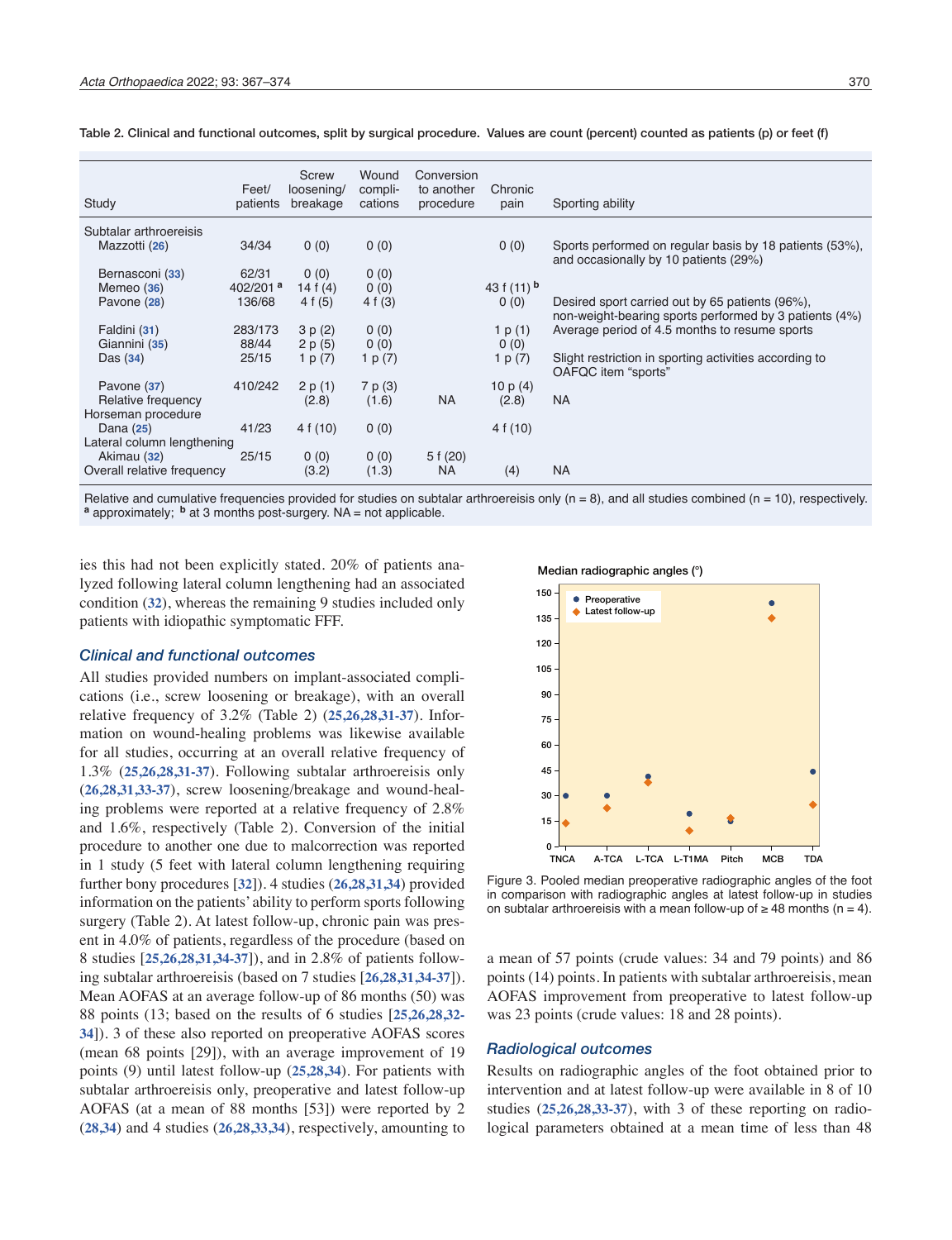| <b>Studv</b>                                                                  | Follow-up (months) |                                                                  | <b>TNCA</b>                                                                  | A-TCA                                                                                      | L-TCA                                                                                       | L-T1MA                                                                         | Pitch                                                                                  | <b>TDA</b>                                                                             | <b>MCB</b>                                                                                 |
|-------------------------------------------------------------------------------|--------------------|------------------------------------------------------------------|------------------------------------------------------------------------------|--------------------------------------------------------------------------------------------|---------------------------------------------------------------------------------------------|--------------------------------------------------------------------------------|----------------------------------------------------------------------------------------|----------------------------------------------------------------------------------------|--------------------------------------------------------------------------------------------|
| Subtalar arthroereisis<br>Radiological follow-up ≥ 48 months<br>Mazzotti (26) | 180                | Preoperative<br>Latest FU<br><b>Difference</b><br>p-value        | $27^{\circ}$ (14°)<br>$15^{\circ}$ (9°)<br>$-12^\circ$<br>< 0.001            | $26^\circ$ (8°)<br>$22^{\circ} (7^{\circ})$<br>$-4.2^\circ$<br>< 0.05                      | 43 $\textdegree$ (6 $\textdegree$ )<br>43 $^{\circ}$ (5 $^{\circ}$ )<br>$0.1^\circ$<br>n.s. | $13^{\circ} (8^{\circ})$<br>$7^\circ$ (7°)<br>$-6.3^\circ$<br>< 0.001          | $15^{\circ}$ (4 $^{\circ}$ )<br>$17^{\circ}$ (4°)<br>$1.8^\circ$<br>< 0.05             |                                                                                        | 138 $^{\circ}$ (10 $^{\circ}$ )<br>129 $^{\circ}$ (7 $^{\circ}$<br>$-9.3^\circ$<br>< 0.001 |
| Bernasconi (33)                                                               | 62                 | Preoperative<br>Latest FU<br><b>Difference</b><br>p-value        | $19^{\circ} (7^{\circ})$<br>$12^{\circ} (8^{\circ})$<br>$-6.9^\circ$<br>n.s. | $29^\circ$ (4°)<br>$21^{\circ} (3^{\circ})$<br>$-8.0^\circ$<br>0.04                        | 40 $\circ$ (5 $\circ$ )<br>$33^\circ$ (4°)<br>$-7.0^\circ$<br>0.004                         |                                                                                | $12^{\circ}$ (3 $^{\circ}$ )<br>$17^{\circ}$ (5°)<br>$4.8^\circ$<br>< 0.001            |                                                                                        | 144 $^{\circ}$ (8 $^{\circ}$ )<br>$135^{\circ}$ (6°)<br>$-8.9^\circ$<br>< 0.001            |
| Das $(34)$                                                                    | 54                 | Preoperative<br>Latest FU<br><b>Difference</b><br>p-value        |                                                                              | $31^{\circ} (1^{\circ})$<br>$23^{\circ}$ (1°)<br>$-7.8^\circ$<br>< 0.05                    |                                                                                             | $33^{\circ}$ (0.4°)<br>$18^{\circ}$ (0.4 $^{\circ}$ )<br>$-15^\circ$<br>< 0.05 | $15^{\circ}$ (1 $^{\circ}$ )<br>$22^{\circ}$ (1°)<br>$6.7^\circ$<br>< 0.05             | 44 $^{\circ}$ (2 $^{\circ}$ )<br>$25^{\circ}$ (1.1 $^{\circ}$<br>$-20^\circ$<br>< 0.05 | $148^{\circ}$ (3°)<br>$136^{\circ}$ (3°)<br>$-12^\circ$<br>< 0.05                          |
| Giannini (35)                                                                 | 48                 | Preoperative<br>Latest FU<br><b>Difference</b><br>p-value        |                                                                              | 40 $^{\circ}$ (5 $^{\circ}$ )<br>29 $^{\circ}$ (4 $^{\circ}$ )<br>$-11^{\circ}$<br>< 0.001 |                                                                                             | $19^{\circ} (8^{\circ})$<br>$9.4^{\circ}$ (7°)<br>$-10.0^\circ$<br>< 0.001     |                                                                                        |                                                                                        |                                                                                            |
| Radiological follow-up < 48 months                                            |                    |                                                                  |                                                                              |                                                                                            |                                                                                             |                                                                                |                                                                                        |                                                                                        |                                                                                            |
| Pavone (28)                                                                   | 36                 | Preoperative<br><b>Latest FU</b><br><b>Difference</b><br>p-value |                                                                              | $31^{\circ} (1^{\circ})$<br>$25^{\circ}$ (2°)<br>$-5.9^\circ$<br>< 0.001                   |                                                                                             |                                                                                | $13^{\circ} (2^{\circ})$<br>$16^{\circ} (1^{\circ})$<br>$3.7^\circ$<br>< 0.001         | 44 $^{\circ}$ (6 $^{\circ}$ )<br>$31^\circ (3^\circ)$<br>$-14^\circ$<br>< 0.001        | 156 $^{\circ}$ (4 $^{\circ}$ )<br>136 $^{\circ}$ (7 $^{\circ}$ )<br>$-20^\circ$<br>< 0.001 |
| Memeo (36)                                                                    | 12                 | Preoperative<br><b>Latest FU</b><br><b>Difference</b><br>p-value |                                                                              | $28^\circ$ (3 $^\circ$ )<br>$22^{\circ}$ (5°)<br>$-6.5^\circ$<br><b>NA</b>                 |                                                                                             |                                                                                | $13^{\circ}$ (1 $^{\circ}$ )<br>$18^{\circ}$ (3°)<br>$4.7^\circ$<br><b>NA</b>          | $35^\circ$ (4°)<br>$30^{\circ}$ (5°)<br>$-4.9^\circ$<br><b>NA</b>                      | 137 $^{\circ}$ (4 $^{\circ}$ )<br>$124^{\circ}$ (6°)<br>$-13^\circ$<br><b>NA</b>           |
| Pavone (37)                                                                   | 6                  | Preoperative<br><b>Latest FU</b><br><b>Difference</b><br>p-value |                                                                              | $31^{\circ}$ (1°)<br>$25^{\circ}$ (2°)<br>$-6.1^{\circ}$<br>< 0.001                        |                                                                                             |                                                                                | $13^{\circ}$ (1 $^{\circ}$ )<br>$17^{\circ}$ (1 $^{\circ}$ )<br>$4.2^\circ$<br>< 0.001 | 43 $\textdegree$ (5 $\textdegree$ )<br>$30^{\circ}$ (2°)<br>$-13^\circ$<br>< 0.001     | $155^{\circ}$ (3°)<br>$133^{\circ}$ (6°)<br>$-22^\circ$<br>< 0.001                         |
| Overall difference                                                            |                    | Median<br>IQR, lower<br>IQR, upper                               | $-9.2^\circ$<br>$-11.5^\circ$<br>$-6.9^\circ$                                | $-6.5^\circ$<br>$-8.0^\circ$<br>$-5.9$                                                     | $-3.5^\circ$<br>$-7.0^\circ$<br>0.1                                                         | $-10^{\circ}$<br>$-14.7^{\circ}$<br>$6.3^\circ$                                | $4.5^\circ$<br>$3.7^\circ$<br>$4.8^\circ$                                              | $-13.5^\circ$<br>$-16.6^\circ$<br>$-9.1^{\circ}$                                       | $-12.7^{\circ}$<br>$-20.3^\circ$<br>$-9.3^\circ$                                           |
| Horseman procedure                                                            |                    |                                                                  |                                                                              |                                                                                            |                                                                                             |                                                                                |                                                                                        |                                                                                        |                                                                                            |
| Dana (25)                                                                     | 107                | Preoperative<br><b>Latest FU</b><br><b>Difference</b><br>p-value |                                                                              |                                                                                            |                                                                                             |                                                                                | $11^{\circ} (5^{\circ})$<br>$13^{\circ} (5^{\circ})$<br>$2.6^\circ$<br>0.03            |                                                                                        |                                                                                            |

Table 3. Preoperative and latest follow-up radiographic mean (SD) angles, together with differences and corresponding p-values for studies on subtalar arthroereisis ( $n = 7$ ) and Horseman procedure ( $n = 1$ )

 $n.s.$  = not significant.  $NA$  = not applicable.

months following surgery (**28,36,37**) and 7 analyzing patients with subtalar arthroereisis (**26,28,33-37**). One study on patients undergoing Horseman procedure revealed a mean increase of 2.6° for calcaneal pitch at a follow-up of 8.9 years (**25**). For all studies on subtalar arthroereisis combined, a decrease in TNCA was observed from preoperative to latest follow-up  $(-9.2^{\circ})$ , as was a decrease in A-TCA  $(-6.5^{\circ})$ , L-TCA  $(-3.5^{\circ})$ , L-T1MA (-10°), TDA (-13.5°), and MCB (-12.7°; Table 3). Calcaneal pitch showed an overall increase from preoperative to latest follow-up  $(+4.5^{\circ};$  Table 3).

For those 4 subtalar arthroereisis studies with an individual mean radiological follow-up of ≥ 48 months only (**25,26,33- 35**), median final TNCA was 13.8° (IQR 12.3°–15.2°), and median L-TCA 38° (IQR 33°–43°). Median A-TCA was 23° (IOR  $22^{\circ} - 26^{\circ}$ ), median L-T1MA  $9^{\circ}$  (7°–18°), and median

calcaneal pitch 17° (IQR 17°–22°; Figure 3). Furthermore, median MCB was 135° (IQR 129°–136°). In other words, a decrease in TNCA (–9.2°), A-TCA (–7.9°), L-TCA (–3.5°), L-T1MA  $(-10^{\circ})$ , and MCB  $(-9.3^{\circ})$  was observed, as was an increase in calcaneal pitch (+4.8°). Notably, TDA at followup  $\geq$  48 months was reported by 1 study only (34), being 24.7° and having decreased by 19.6° from preoperative to last assessment (Figure 3).

## **Discussion**

The 10 studies included in this review were all low evidence (level IV). The resulting average Newcastle Ottawa Scale amounted to 4.9 points, being lower than the 5.7 points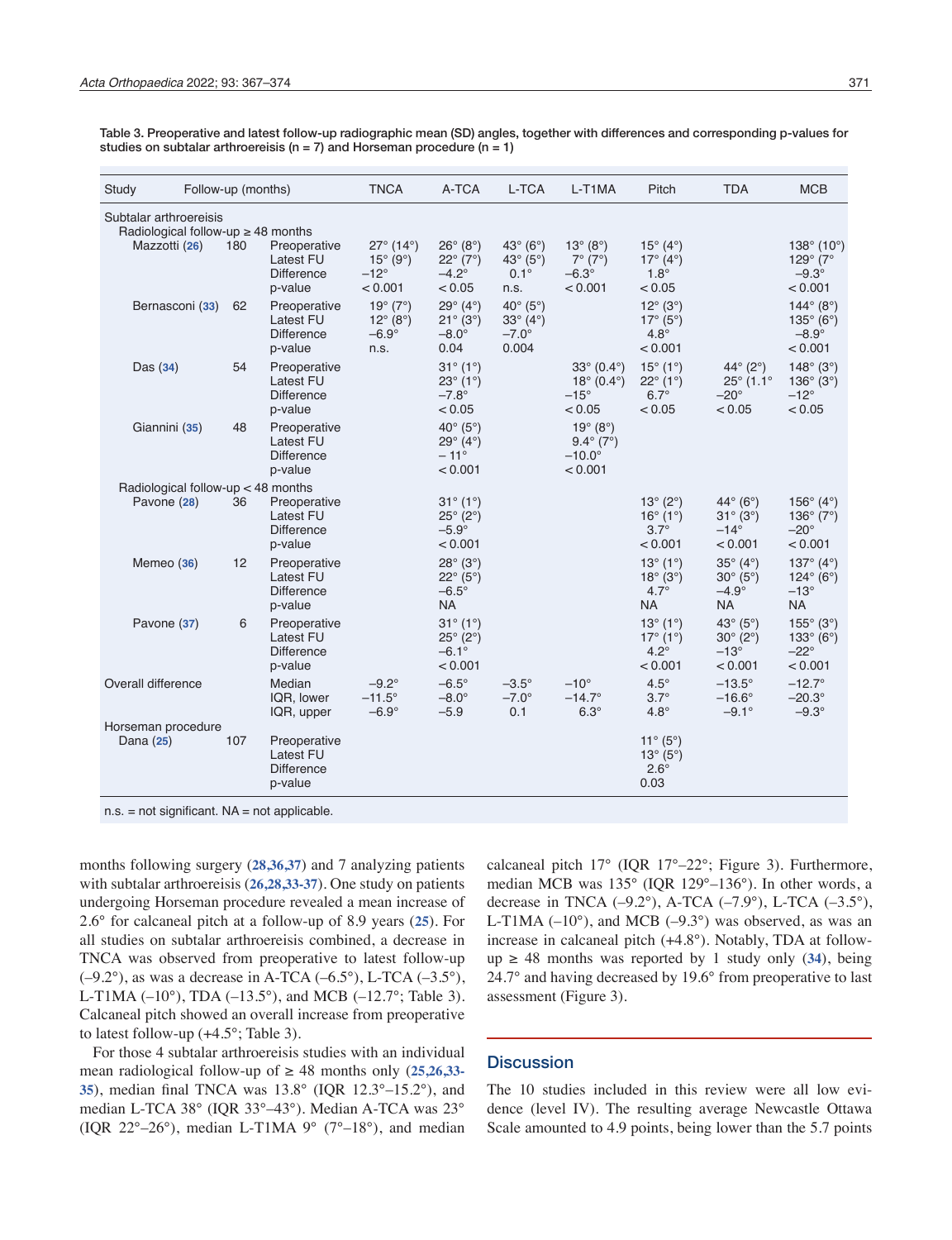reported in a systematic review on risk of fall after orthopedic procedures upon peripheral nerve blockage (**38**), and the 6.7 points resulting from a systematic review on treatment of plantar fasciopathy (**39**). Systematic reviews and meta-analyses of common adult pathologies such as anterior cruciate ligament injuries and arthroplasties frequently include more than 20 studies, and usually several with high evidence levels (**40-43**). Furthermore, there are only a few randomized controlled trials on treatment of FFF, all with short-to-mid-term follow-up only (**23,24,44-46**); therefore they were not considered in this systematic review with a focus on long-term effects. Albeit based on retrospective, non-randomized cohort studies, the pooled results herein following surgery for symptomatic FFF appear promising in terms of complications and radiological outcome.

An important part of outcome measure reporting following orthopedic procedures should be presentation of surgical complications. The observed wound healing problem rate in the current study is comparable to that for other pediatric foot surgeries, e.g., split tibialis anterior tendon transfer for spastic equinovarus feet (between 0.8% and 5.9% wound complication rates) (**47,48**). It should be noted, though, that surgeryassociated complications were not uniformly defined (e.g., by using the definition of the Modified Clavien–Dindo System [MCD] (49)), so that comparison of complication severity between studies, as well as with studies on other pathologies, is generally impaired. Furthermore, the 4.0% chronic pain rate is slightly higher than the 2.6% described following implant removal in pediatric trauma surgery (**50**), albeit it has to be considered that 1 study in the present systematic review (**36**) provided 3-month results on complications only, and that the relative frequency for chronic pain following subtalar arthroereisis was lower at 2.8%.

Regarding functional outcomes, the average AOFAS for all studies combined, and for studies on subtalar arthroereisis only, revealed a "good" outcome (**51**). Moreover, an average increase of 18.8 points was observed from preoperative to last follow-up based on 3 studies on functional outcome. Although this is an evident improvement, there is currently no consensus on the extent to which the AOFAS would have to increase in order to be of clinical relevance (**51**). Nevertheless, the observed average AOFAS herein is higher than that reported 12 months following orthopedic foot surgeries in general (**52**) but compares favorably with that observed in children after tarsal coalition surgery (**53**), and after surgery in children for osteochondral lesions of the talus (**54**). However, the usefulness of the AOFAS in children has been questioned due to limited validity and reliability (**55-57**). Therefore, more attention should be paid to patient-reported outcome measures in the future.

Apart from clinical and functional outcome, radiologically measured angles of the foot at final follow-up in comparison with preoperative angles showed improvements towards the values of a normal pediatric foot. For subtalar arthroereisis studies with an individual mean radiological follow-up of  $\geq 48$ 

months, a median A-TCA of 23° was found at latest followup, being within the normal range of 20° to 40° for infants and children reported by Vanderwilde et al. (**58**). Likewise, median L-TCA and median calcaneal pitch were slightly below the values defined for normal pediatric feet (**13,58**), but had overall improved by 5° from preoperative to latest follow-up. With a median L-T1MA of 9.4° at final follow-up, there was still a remnant pes planus component (**58**), although an overall reduction of 3.5° had been achieved. The radiographic results obtained in the current study are slightly poorer than those reported by Tan et al. in a meta-analysis on subtalar arthroereisis (**59**). Reasons for this could be differing inclusion criteria deployed, with Tan et al. likewise incorporating studies on short-term outcomes, patients up to the age of 21, and those with flexible, rigid, or spastic flat feet (**59**).

Notably, 8 out of 10 studies meeting the inclusion criteria reported on long-term outcomes following subtalar arthroereisis, whilst only 2 had analyzed results following other procedures, e.g., lateral column lengthening. This discrepancy may be explained by the fact that subtalar arthroereisis is considered a rather simple and theoretically reversible procedure, whilst definite bony corrections may be associated with complex revision surgeries in case of over- or under-correction. Therefore, long-term studies on the outcome following "definite" surgical procedures are warranted to allow comparison with "temporary" techniques in FFF treatment. None of the 8 studies on subtalar arthroereisis herein analyzed described necessity for conversion to other treatments due to malcorrection. On the other hand, additional bony corrections became necessary in 20% of feet with lateral column lengthening (**32**). In line with this, the rate of chronic pain as reported in one study on the Horseman procedure was higher (9.4%) than theat observed in patients following subtalar arthroereisis (2.8%).

The pathophysiology of pediatric FFF is complex. Besides bony changes, shortening of the gastro-soleus group is one of the causative factors. Therefore, rebalancing of the gastrosoleus muscle–tendon complex was reported to be part of the surgical procedure in 6 out of 10 studies (**25,26,32,34,35,37**), achieved by Achilles tendon lengthening in all studies. However, the rate of this procedure was very variable, ranging from 4.4% (**37**) to 35.9% (**26**) of feet. In most cases, limited dorsiflexion—defined as < 5° with extended knee—was used as an indication criterion.

There are limitations of our study. First, all studies meeting the defined inclusion criteria were based on level IV retrospective cohorts with a mean NOS of 4.9 points. Our findings must be interpreted bearing a potential selection bias in mind. Second, 3 different surgical procedures were included in this systematic review, with 8 of 10 studies reporting on outcomes following subtalar arthroereisis. Therefore, pooled results were given both for all studies combined as well as for those on subtalar arthroereisis only, to enable a better interpretation of the data depending on the surgical procedure performed. Third, information on clinical and radiological parameters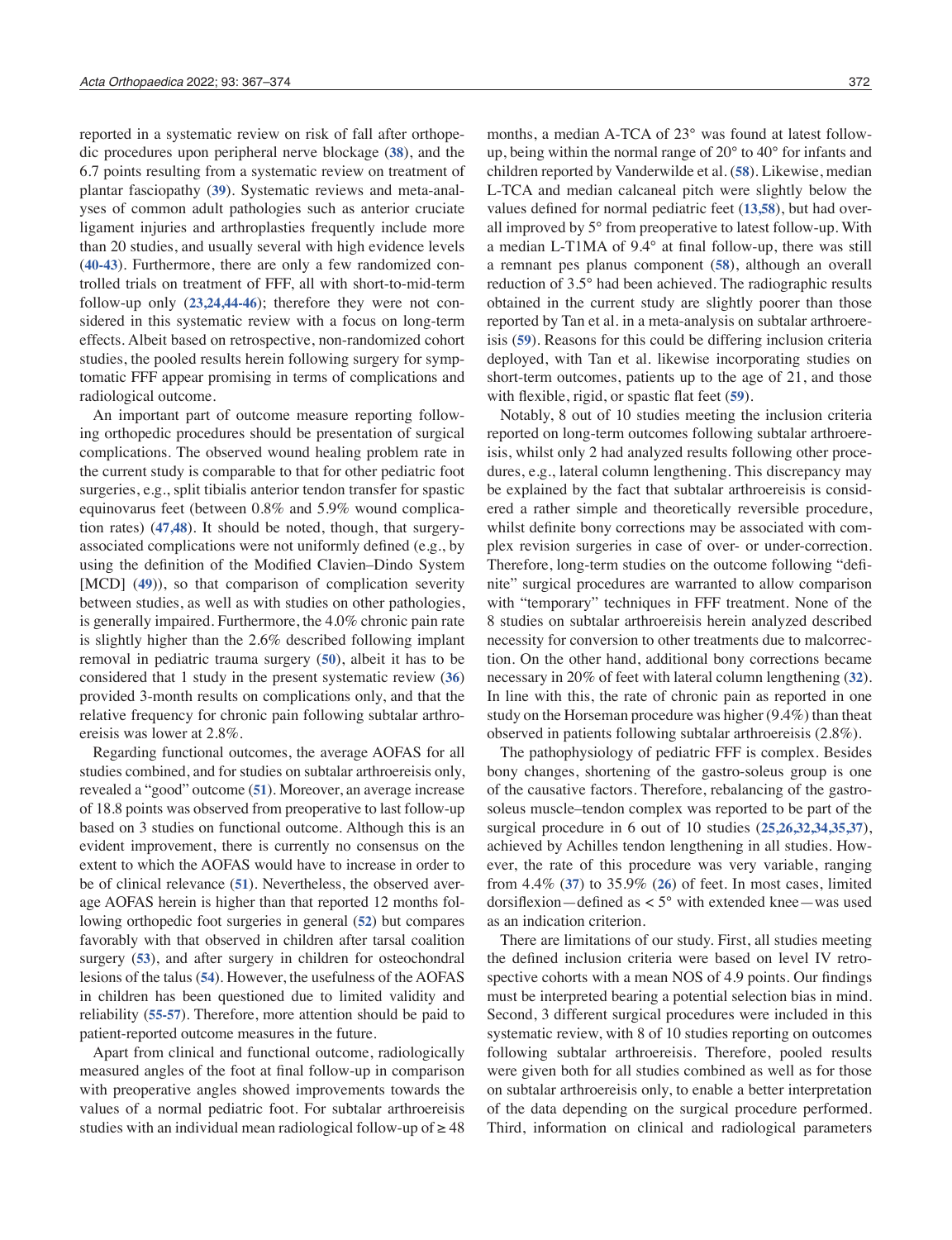was inconsistently reported by individual studies, complicating a comprehensive data analysis. Related to this, there was a considerable diversity of participants included, as was similarly the definition of indication for surgical correction of the FFF. Consequently, more homogeneous patient cohorts should be strived for in the future, allowing for distinct conclusions to be drawn.

#### *Conclusion*

In children with symptomatic FFF refractory to conservative treatment, surgical therapy is associated with a manageable complication profile, and eventually results in satisfactory long-term clinical as well as radiological outcome. Although a clear correlation between clinical and radiological outcomes following surgery for pediatric flexible FFF is yet to be clarified (**6**), the current pooled results point towards concordant overall improvement in radiological and clinical parameters by surgical therapy. Yet, evidence of studies included herein is low, few provide patient-reported outcome measures, and long-term results on definite bony corrections are still missing. Therefore, larger scaled studies in symptomatic pediatric FFF are warranted, ideally comparing different therapeutic approaches.

Conceptualization was carried out by TK, MS, and KR. MAS was responsible for data curation and visualization, and carried out the formal analysis. Validation was performed by KR, AL, MS, and TK. AL, TK, KR, and MS were responsible for supervision. MAS, TK, and MS wrote the original manuscript. Reviewing and editing was performed by AL and KR.

*Acta* thanks Jaakko Sinikumpu and Michael Sussman for help with peer review of this study.

- 1. **Thévenin-Lemoine C, Khouri N.** Surgical treatment of idiopathic pes planovalgus in paediatric patients. Orthop Traumatol Surg Res 2019; 105(1s): S187-98.
- 2. **Pfeiffer M, Kotz R, Ledl T, Hauser G, Sluga M.** Prevalence of flat foot in preschool-aged children. Pediatrics 2006; 118(2): 634-9.
- **Staheli L T.** Evaluation of planovalgus foot deformities with special reference to the natural history. J Am Podiatr Med Assoc 1987; 77(1): 2-6.
- 4. **Evans A M, Rome K.** A Cochrane review of the evidence for non-surgical interventions for flexible pediatric flat feet. Eur J Phys Rehabil Med 2011; 47(1): 69-89.
- 5. **El O, Akcali O, Kosay C, Kaner B, Arslan Y, Sagol E, et al.** Flexible flatfoot and related factors in primary school children: a report of a screening study. Rheumatol Int 2006; 26(11): 1050-3.
- 6. **Bernasconi A, Lintz F, Sadile F.** The role of arthroereisis of the subtalar joint for flatfoot in children and adults. EFORT Open Rev 2017; 2(11): 438-46.
- 7. **MacKenzie A J, Rome K, Evans A M.** The efficacy of nonsurgical interventions for pediatric flexible flat foot: a critical review. J Pediatr Orthop 2012; 32(8): 830-4.
- 8. **Dars S, Uden H, Banwell H A, Kumar S.** The effectiveness of nonsurgical intervention (foot orthoses) for paediatric flexible pes planus: a systematic review: update. PLoS One 2018; 13(2): e0193060.
- 9. **Evans A M, Rome K, Carroll M, Hawke F.** Foot orthoses for treating paediatric flat feet. Cochrane Database Syst Rev 2022; 1: Cd006311.
- 10. **Whitford D, Esterman A.** A randomized controlled trial of two types of in-shoe orthoses in children with flexible excess pronation of the feet. Foot Ankle Int 2007; 28(6): 715-23.
- 11. **Hell A K, Döderlein L, Eberhardt O, Hösl M, von Kalle T, Mecher F, et al.** [S2-Guideline: Pediatric Flat Foot]. Z Orthop Unfall 2018; 156(3): 306-15.
- 12. **Besse J.** Que faut-il faire et surtout ne pas faire chez l'enfant? Le point de vue de l'orthopédiste adulte. In: Le pied, de l'enfance à l'adolescence— SOFOP. Sauramps Médical 2014: 339-41.
- 13. **Bresnahan P J, Juanto M A.** Pediatric flatfeet: a disease entity that demands greater attention and treatment. Front Pediatr 2020; 8:19.
- 14. **Jara M E.** Evans osteotomy complications. Foot Ankle Clin 2017; 22(3): 573-85.
- 15. **Mosca V S.** Flexible flatfoot in children and adolescents. J Child Orthop 2010; 4(2): 107-21.
- 16. **Haraldsson S.** Pes plano-valgus staticus juvenilis and its operative treatment. Acta Orthop Scand 1965; 35: 234-56.
- 17. **Miller G R.** The operative treatment of hypermobile flatfeet in the young child. Clin Orthop Relat Res 1977(122): 95-101.
- 18. **Usuelli F G, Montrasio U A.** The calcaneo-stop procedure. Foot Ankle Clin 2012; 17(2): 183-94.
- 19. **Jones B S.** Flat foot: a preliminary report of an operation for severe cases. J Bone Joint Surg Br 1975; 57(3): 279-82.
- 20. **Angus P D, Cowell H R.** Triple arthrodesis: a critical long-term review. J Bone Joint Surg Br 1986; 68(2): 260-5.
- 21. **Saltzman C L, Fehrle M J, Cooper R R, Spencer E C, Ponseti I V.**  Triple arthrodesis: twenty-five and forty-four-year average follow-up of the same patients. J Bone Joint Surg Am 1999; 81(10): 1391-402.
- 22. **Southwell R B, Sherman F C.** Triple arthrodesis: a long-term study with force plate analysis. Foot Ankle 1981; 2(1): 15-24.
- 23. **Tahririan M A, Ramtin S, Taheri P.** Functional and radiographic comparison of subtalar arthroereisis and lateral calcaneal lengthening in the surgical treatment of flexible flatfoot in children. Int Orthop 2021; 45(9): 2291-8.
- 24. **Nagy M, Kholeif A, Mansour A M R, Abdelhameed S, Radwan Y A, Khedr A, et al.** Comparison between Malerba osteotomy and combined Evans/medial displacement calcaneal osteotomies for the management of flexible pes planus in young adults: a prospective randomised control trial, three years follow-up. Int Orthop 2021; 45(10): 2579-88.
- 25. **Dana C, Péjin Z, Cadilhac C, Wicart P, Glorion C, Aurégan J C.** Longterm results of the "Horseman" procedure for severe idiopathic flatfoot in children: a retrospective analysis of 41 consecutive cases with mean 8.9 year duration of follow-up. J Foot Ankle Surg 2019; 58(1): 10-6.
- 26. **Mazzotti A, Di Martino A, Geraci G, Casadei C, Panciera A, Giannini S, et al.** Long-term results of subtalar arthroereisis for the treatment of symptomatic flexible flatfoot in children: an average fifteen year followup study. Int Orthop 2021; 45(3): 657-64.
- 27. **Hagan J F, Shaw J S, Duncan P M.** Bright futures: guidelines for health supervision of infants, children, and adolescents. 4th ed. Elk Grove Village, IL: American Academy of Pediatrics; 2017.
- 28. **Pavone V, Vescio A, Di Silvestri C A, Andreacchio A, Sessa G, Testa G.** Outcomes of the calcaneo-stop procedure for the treatment of juvenile flatfoot in young athletes. J Child Orthop 2018; 12(6): 582-9.
- 29. **Group OLoEW.** The Oxford 2011 levels of evidence. Oxford: Oxford Centre for Evidence-Based Medicine; 2011.
- 30. **Wells G A.** The Newcastle-Ottawa Scale (NOS) for assessing the quality of nonrandomised studies in meta-analyses. Available from: http://www. ohri.ca/programs/clinical\_epidemiology/oxford.asp.
- 31. **Faldini C, Mazzotti A, Panciera A, Persiani V, Pardo F, Perna F, et al.** Patient-perceived outcomes after subtalar arthroereisis with bioabsorbable implants for flexible flatfoot in growing age: a 4-year follow-up study. Eur J Orthop Surg Traumatol 2018; 28(4): 707-12.
- 32. **Akimau P, Flowers M.** Medium term outcomes of planovalgus foot correction in children using a lateral column lengthening approach with additional procedures "à la carte". Foot Ankle Surg 2014; 20(1): 26-9.